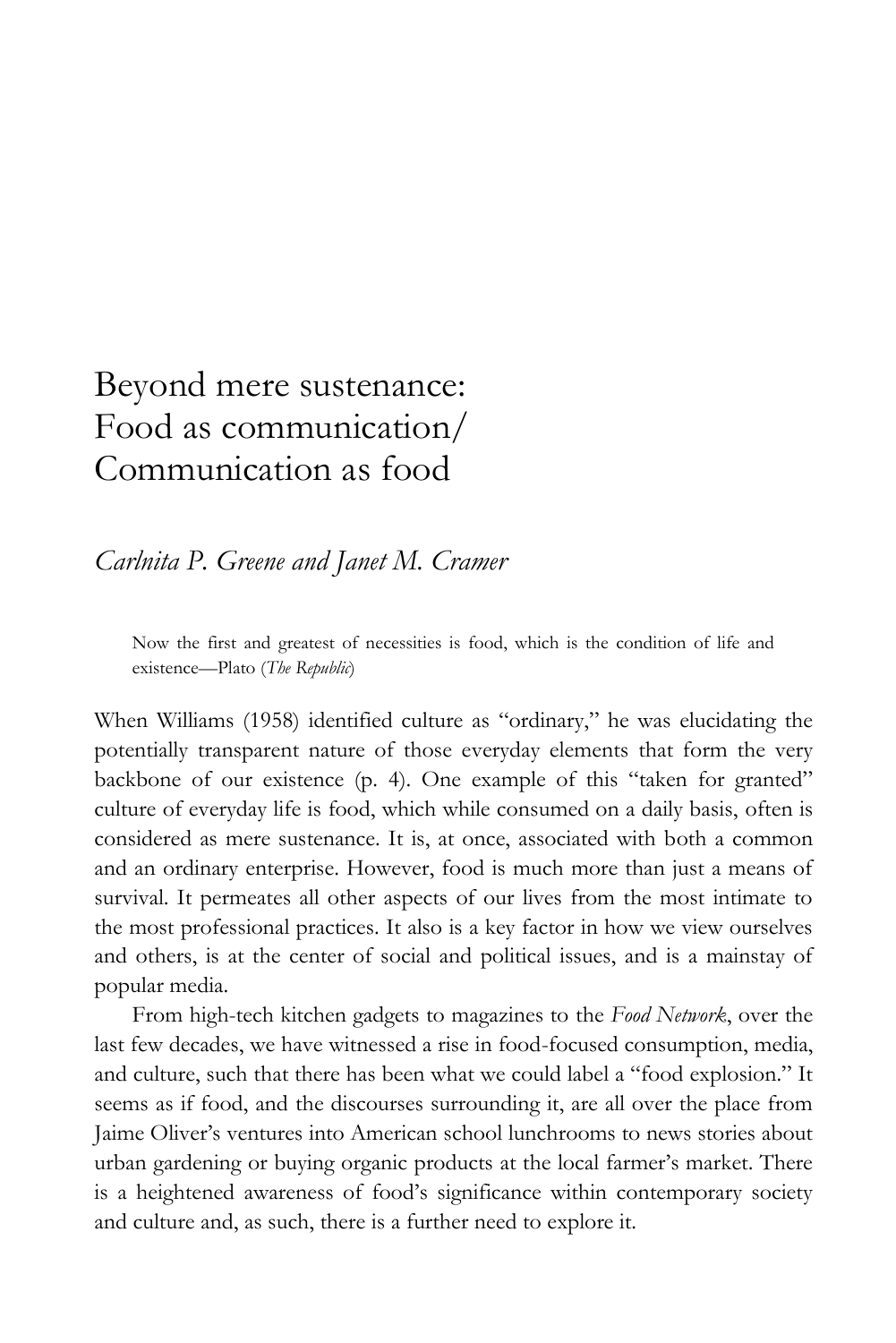Although the subject of food has been widely studied within the fields of anthropology, sociology, and cultural history, it has not been addressed very often within the field of communication. In her 1970 essay, Henderson asserted how and why food, and our practices associated with its production and consumption, should be viewed as a form of communication and called for scholars within the field to take up food as a serious form of study (pp. 3–8). Few scholars have answered this call, and while other disciplines have made food a focus, communication largely still lags behind. However, as Lindenfeld and Langellier (2009) suggest, over the last few years there has been a rise in food-related conference panels and presentations within the discipline thus, "marking the growing interest in food studies" (p. 1). Yet, in addition to being an emerging area of study, there are several major reasons why we can view food from the perspective of communication and/or use food as a means for further understanding communication theories and practices.

Broadly defined, communication is the process by which we understand the world and our attempts to convey that understanding to others through both verbal and nonverbal language. In this way, we can view food as a form of communication because it is a nonverbal means by which we share meanings with others. As Roland Barthes has written, food is

a system of communication, a body of images, a protocol of usages, situations, and behavior. Information about food must be gathered wherever it can be found: by direct observation in the economy, in techniques, usages and advertising; and by indirect observation in the mental life of a given society. (cited in Counihan and Van Esterik, 2008, p. 29)

Paralleling Barthes, scholars such as Claude Levi-Strauss (1983) and Mary Douglas have asserted that we can view food as adhering to the same practices as language because food is a code that can be seen to express patterns about social relationships (cited in Counihan and Van Esterik, 2008, p. 44). Spurlock (2009), in "Performing and Sustaining (Agri)Culture and Place: The Cultivation of Environmental Subjectivity on the Piedmont Farm Tour" also proposes that: ―Because of their ability to signify, mediate, contest, and represent ‗nature' and 'culture,' foodways are deeply rhetorical and performative'' (p. 6).

A primary reason that we should view food as a form of communication is because it is directly linked to both ritual and culture, where ritual is defined as "the voluntary performance of appropriately patterned behavior to symbolically effect or participate in the serious life" (Rothenbuhler, 1998, p. 27). Nowhere can this serious life be viewed more closely than in rituals involving food. It is at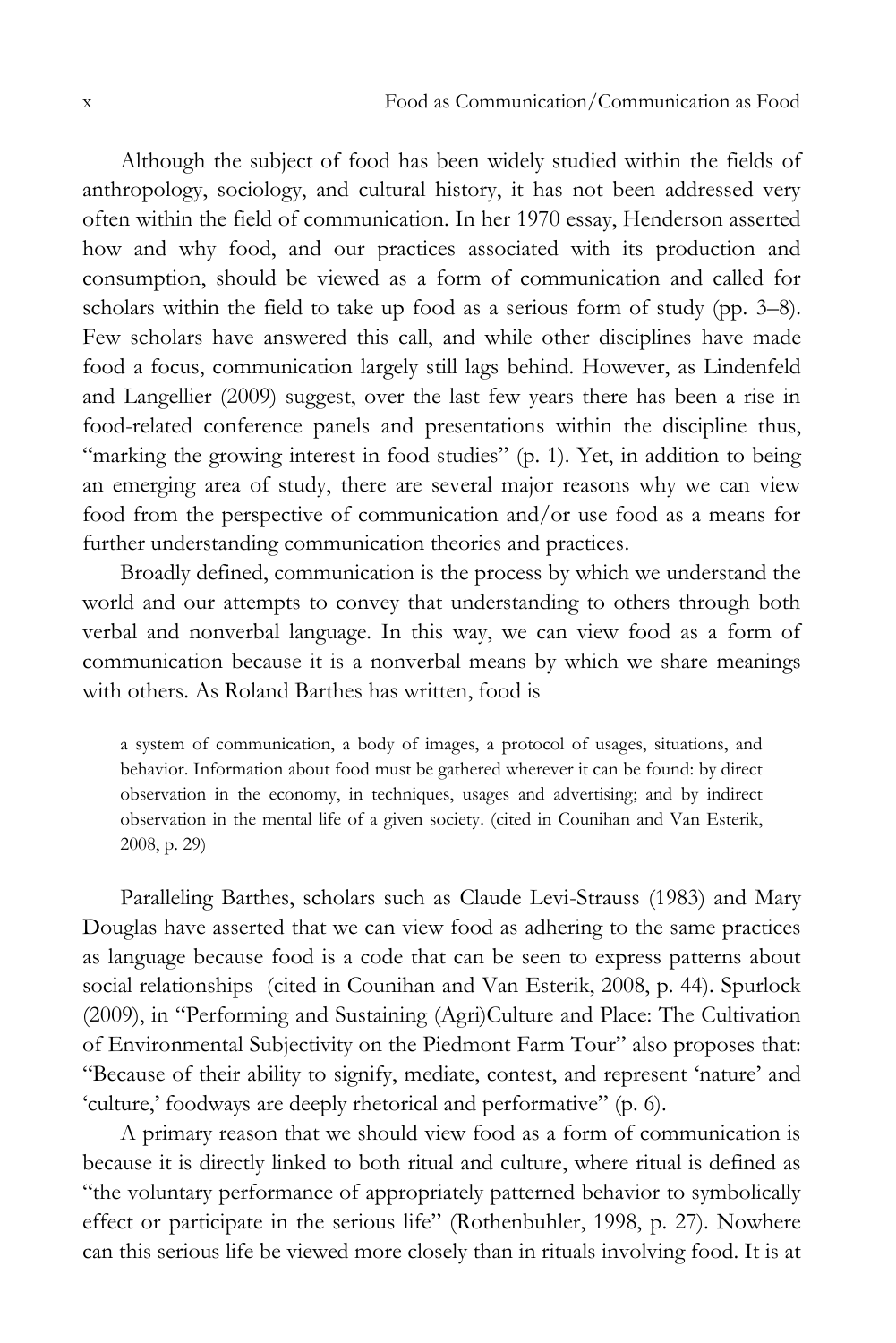the center of our most important events such as birthdays, weddings, funerals, and holidays. Food not only is a part of rituals, but also there are several festivals solely focused on particular food items such as the Gilroy Garlic Festival or the Hilton Apple Fest. Within ritual contexts, food often acts symbolically by representing or "standing in" for expressions such as life, love, grief, or happiness. Even within our daily experiences, the ways that we eat and dine with others can be categorized as ritualistic because they involve repetition, expected behaviors, and roles for both the participants and the food (Rothenbuhler, 1998). Therefore, if food is used ritually, it also can be viewed as a form of culture even in its "ordinary" state.

Following Williams' (1958) work, if we view food as a common facet of our daily lives, and we see culture as "ordinary," then certainly food is a means by which we create cultures. In *Food is Culture*, Montanari (2006) asserts this perspective by claiming: "Food is culture when it is produced...when it is *prepared*…*when it is eaten*…‖ (pp. xi-xii, italics in original). That is to say, throughout every step of our encounters with food, we shape it in one way or another whether it is through selections of certain foods versus others, cooking processes, and/or the ways in which we consume it. Spurlock (2009) also maintains: "Through its absences and presences in everyday life, food and foodways highlight the moral, aesthetic, and ethical concerns of a given cultural milieu‖ (p. 7). Moreover, food acts as a conveyor of culture *precisely because* we use it as means of communication.

In his foundational work, *Communication as Culture: Essays on Media and*  Society, Carey (1992) argues: "communication is a symbolic process whereby reality is produced, maintained, repaired, and transformed" (p. 23). If we follow Carey's (1992) argument, then surely food is one of the most readily-available symbols that we have at our disposal, which can be viewed from both the perspectives of communication and culture. In other words, we often use food to communicate with others and as a means of demonstrating personal identity, group affiliation and disassociation, and other social categories, such as socioeconomic class. In this sense, "food is a product and mirror of the organization of society…, a prism that absorbs and reflects a host of cultural phenomena‖ (Counihan, 1999, p. 6). Food functions symbolically as a communicative practice by which we create, manage, and share meanings with others.

Perhaps one of the most common ways that we utilize food is in the construction of our personal identities. As Brillat-Savarin (2000) claims in *The Physiology of Taste*, "Tell me what kind of food you eat, and I will tell you what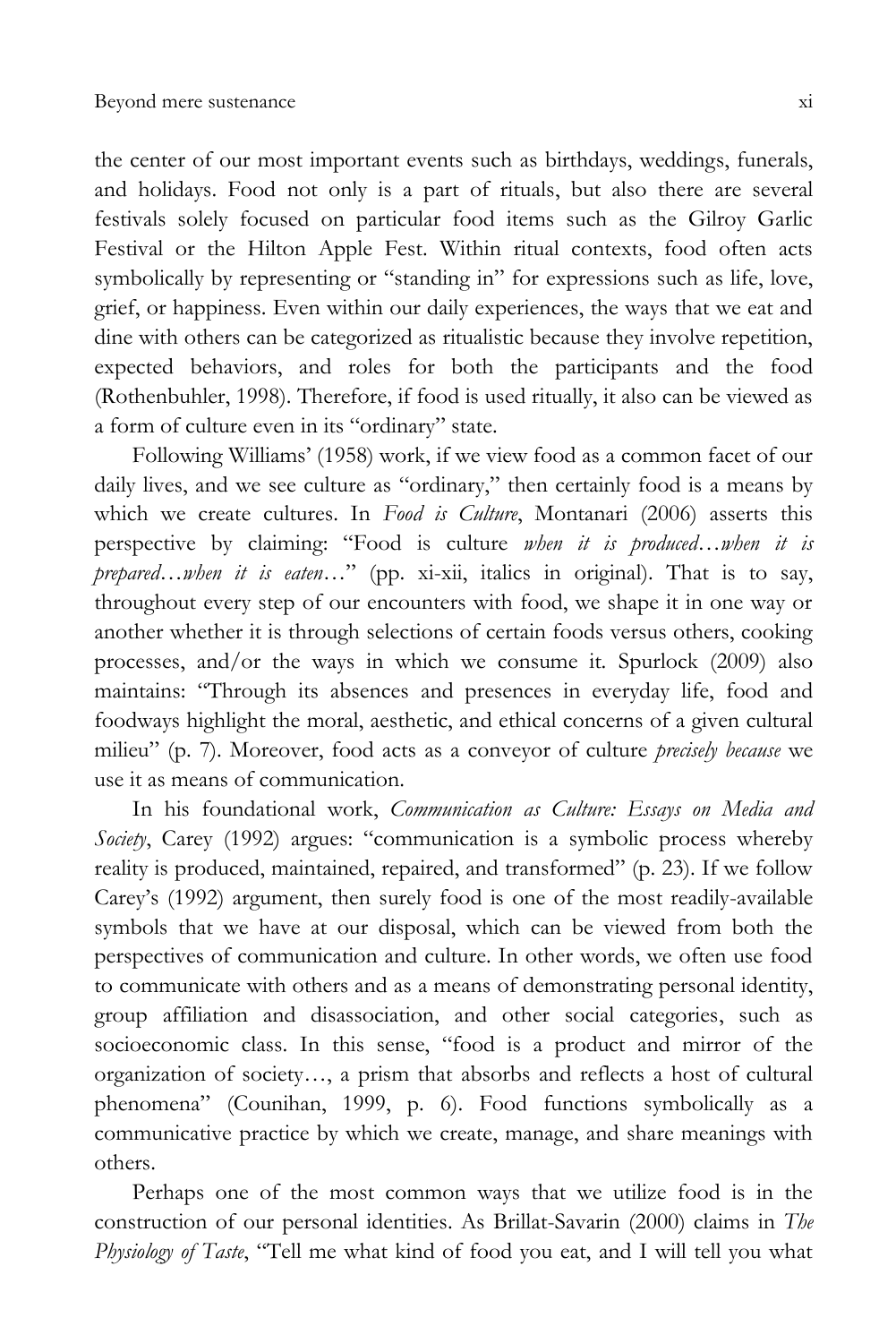kind of man you are" (p. 3). In other words, we regularly define "who we are" according to both the foods that we eat and those that we refrain from consuming. For example, a person may identify as a "vegan," a "carnivore," an "omnivore," or simply as a "foodie." We have a direct, visceral connection to food, and it is often linked to emotion and memory or serves as a source of comfort for some people.

Besides our individual connections to food, we also use it as a means of communicating our identities to others through our processes of preparation and eating. This relationship is situational because we may use food or associated behaviors in different ways depending upon the social situations in which we find ourselves. For example, consider how a person might present his or her identity on a first date, a business luncheon, or at a family gathering. This person may purchase certain foods rather than others in order to reflect a class status or position of authority. Moreover, a person may also abstain from eating too much or may utilize formalized etiquette on the date and at the luncheon, whereas at the family gathering, she or he may not feel the need to prescribe to the rules of etiquette at all.

As well as constituting our own identities, we use food as a means of identifying with others. Food connects people, both physically and symbolically, when we sit down to dine together (Visser, 1991). Similarly speaking, rhetorical scholar Burke (1969) argues that you persuade a person only so far as you align your identity with hers through the use of language (p. 55). Extending this rationale to food, we also identify with others based upon the types of food that we eat such that we may feel a common bond with people who have similar eating habits to ours. Following the previous example, a person may identify himself as a "meat-eater" or "vegetarian" and therefore associate with people who have the same interests and/or views about food consumption. As a result, our selections of food are more complex than simply whether we order wine with dinner or eat a salad instead of a hamburger.

It is through our processes of sharing or discussing food that we can view it as a form of discourse. Much of our notions about food, and its relationship to the natural world, are conveyed and learned through the sharing of narratives and stories. In this sense, we could argue that food serves as a socializing mechanism by which we come to understand our cultures, our societies, and the groups to which we belong. While this aspect occurs on a small scale, discourses about food also are prevalent within larger social structures such as government, media, and popular culture. Often, these discourses come into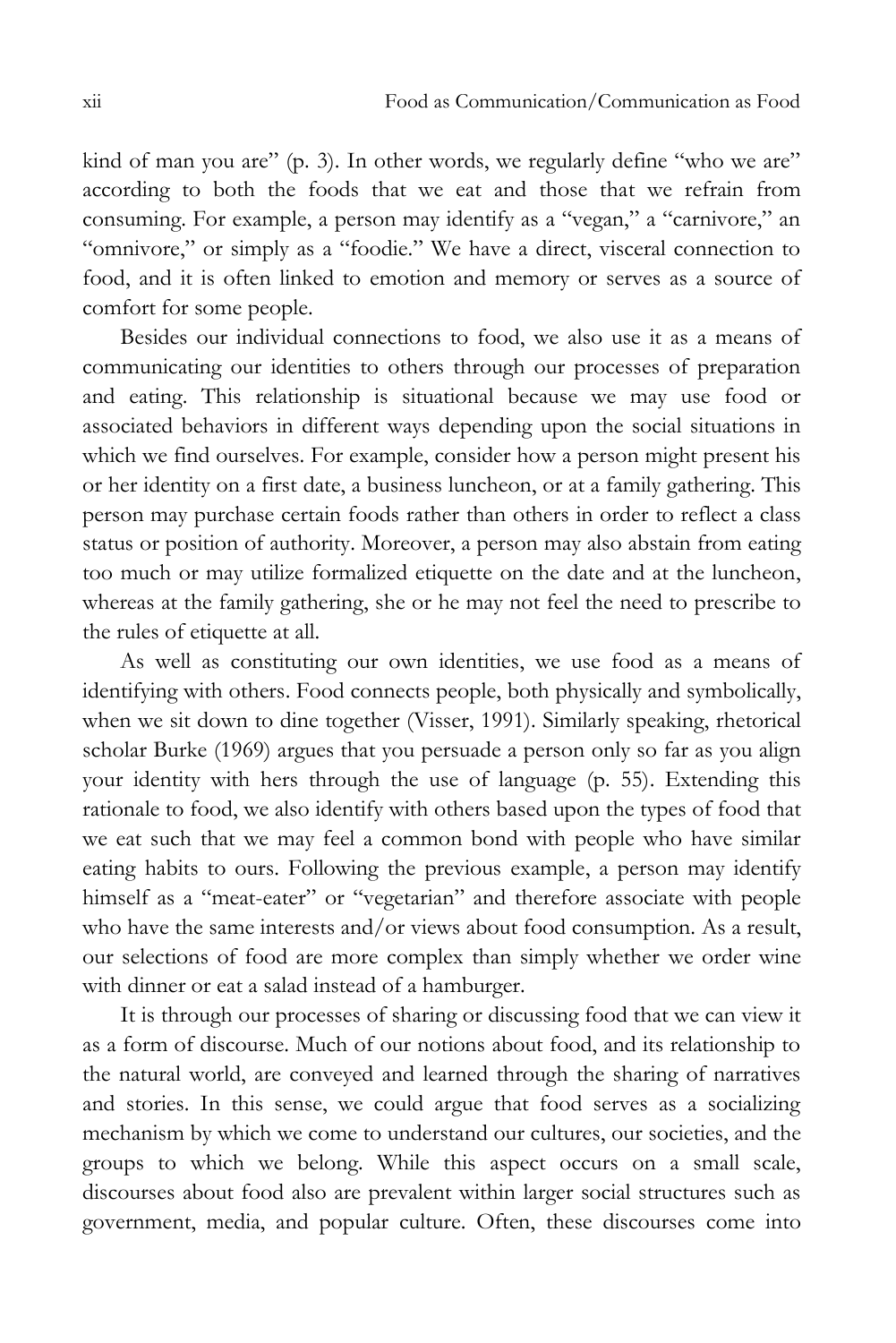conflict with each other because they offer myriad perspectives about food and issues related to it.

As discourses, all of these dialogues about food, and its associated practices, operate as "sites of struggle" with significant social and political implications (Fiske, 1997, pp. 5-6). While we consider politics as having an institutionalized center that expounds power, our everyday practices also have political dimensions (De Certeau, as cited in Highmore, 2002, pp. 68–73). In other words, we need to conceptualize politics as located beyond the realms of political campaigns and voting. As Cooks (2009) argues in "You are What You (Don't) Eat? Food, Identity, and Resistance: "For those of us interested in embracing our identities as political and in seeking openings in the tactical moments and performances of everyday life, eating and cooking offer important sites of preservation and imagination" (p. 108). Political struggles also occur over how we make sense of our everyday experiences by using various discourses to describe them (Fiske, 1994).

Within contemporary society, much of the political work that occurs takes place in the practices of our daily lives such as discourses about our relationships with food. For example, in "Unhappy Meals," Pollan (2007) suggests that our relationship to food is simple because all we really need to do is "Eat food. Not too much. Mostly plants," and we will be healthy (p. 38). Similarly, while he parallels Pollan on many food-related issues, Glassner (2007) takes an alternative view of the recent backlash against fast food by claiming: "I come to neither praise fast food nor to bury it, only to question its easy portrayal as the root of all evil" (p. 146).

Aside from conflicting views about our own eating habits, there are also discursive struggles over local versus global food production and consumption. In "The Pride and Prejudice of 'Local," Yardley (2010) explains that recently chefs in Portland, Oregon figuratively and literally "came to blows" over a local cooking competition in which one of them used pig from Iowa as the main ingredient for his menu while the other privileged local products only (p. A11). Additionally, while debates continue over the question of genetically-modified foods, "the European Commission will formally propose giving back to national and local governments the freedom to decide whether to grow such crops… which many Europeans derisively call Frankenfoods‖ (Kanter, 2010, p. B4). Therefore, it is through these multiple discourses that political decisions are made whether they are on individual, local, or global scales. We strongly need to consider the political potential of food because food has the power to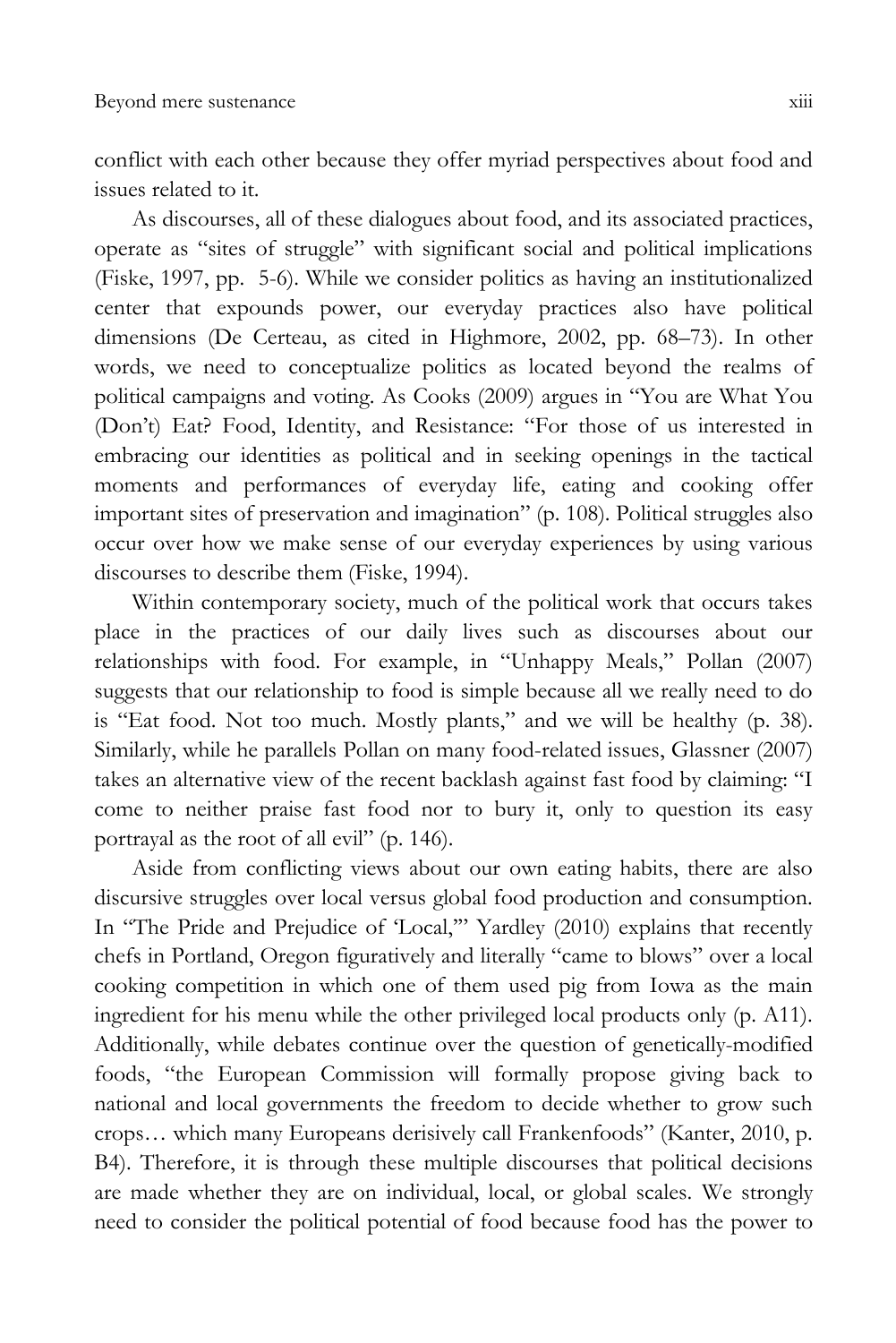influence us and "can condense in themselves a wealth of ideological meanings" (Weismantel, 1988, pp. 7-8).

If food has become increasingly important within our processes of communication as a means of expression, manifestation of identities, form of discourse and ritual, hallmark of social relationships, *and* if food is ubiquitous, then it is for these *very* reasons that we need to more closely consider how food and its practices operate as a means of communication. Furthermore, there is a need for communication scholars to apply our unique methodological and theoretical approaches to the study of food. In this sense, we believe communication studies can offer new insights into how food provides much more than nourishment, or mere sustenance, because food demonstrates a whole host of social, cultural, and political phenomena.

In this edited volume we bring together scholars with diverse research foci and an array of perspectives on food and communication to examine and explore this emerging area of study. Given the various ways that food acts as a form of communication, we propose in the chapters of this book to provide definitive and foundational examples of how food operates as a system of communication and how communication theories can be understood when viewed through the lens of food. In this sense, this book is not only about food but also about communication theories, practices, and effects.

Readers will note that selections in this reader encompass traditional approaches to communication including rhetorical, interpersonal, phenomenological (ethnographic), media and popular culture, environmental, organizational, intercultural, and critical/cultural perspectives. The selections, however, are organized according to an overall consideration of *how* food communicates messages, then focus on *what* those messages communicate related to identities, values, environmental concerns, and overall contexts. This communication focus is traditionally understood as communicator/ message/relationships/culture and society. International and intercultural perspectives are integrated throughout, rather than treated as separate phenomena.

### **Section One Food Discourse: Media, Messages, and Food as a Communicative Practice**

Using a variety of approaches including marketing/strategic communication, critical media studies, rhetorical analysis, and cultural/historical studies, the essays in this first section explore how food functions symbolically as a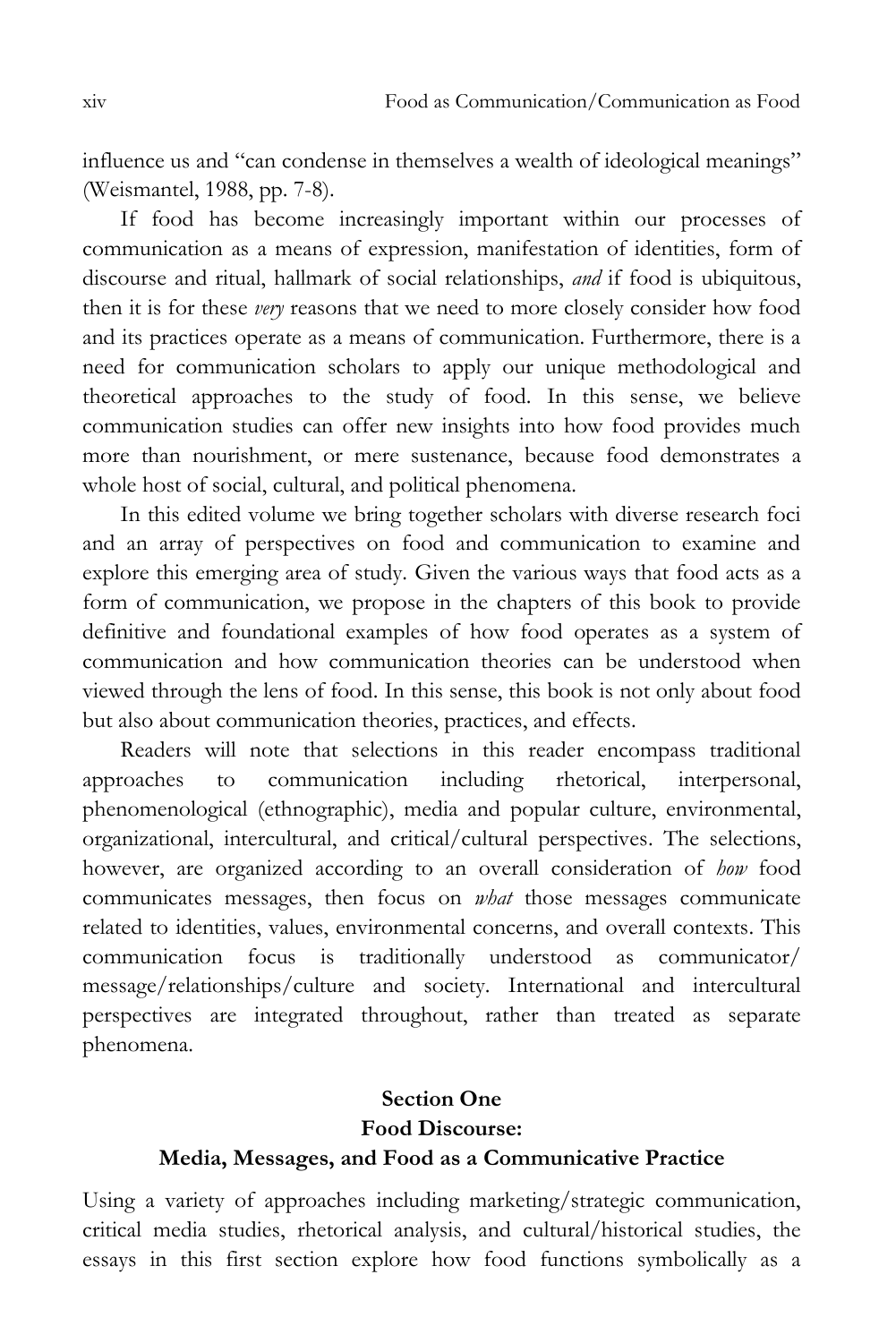communicative practice. They also address how food, and its surrounding aspects, often function as "sites of struggle" within popular media and wider cultural discourses. By analyzing the ways in which food films engage with and (re)produce discourse while simultaneously erasing the complexities of that discourse, Lindenfeld examines the role of food films in communication studies and offers a rationale for why scholars need to further pursue this course of study. Thomson's essay explores how breakfast cereal companies market themselves to children and the relationship between kids' performativity online to these products. In Chapter 3, Karaosmanoglu addresses cooking and eating practices by way of Istanbul's nostalgic culinary books in relation to the memories of the city. Using the example of home-building practices in an Australian monastery, Wessell and Jones' chapter suggests the ways food can operate as a system of communication and how it can be used to understand different theories and approaches to communication.

#### **Section Two Communicating Selves: Food and the Construction/Communication of Social Identities**

Increasingly, food has become a means by which we create and manage our identities and how we view the identities of others. The chapters in section two analyze the ways in which food communicates notions of self and the various social categories to which we belong, ranging from socioeconomic class to nationality. It begins with Greene's essay in which she analyzes how the Slow Food Movement uses social style to construct both an identity for the organization and its members. Lucas and Buzzanell, in Chapter 6, consider the role of collective memory of hard times in "Irontown," a small mining community in the U.S. Rust Belt. Through the analysis of six focus groups, Cosgriff-Hernández, Martinez, Sharf, and Sharkey, in Chapter 7, examine conversations about nutritional beliefs and choices, as well as differences between life in Mexico and the United States. In her essay, German argues that a cookbook created by Mina Pachter and other anonymous women during their camp internment in World War II rhetorically can be viewed as an act of resistance. Parasecoli's essay ends this section by examining how representations of men around food in films can establish, question, reinforce, reproduce or destroy cultural assumptions about masculinity and gender relations.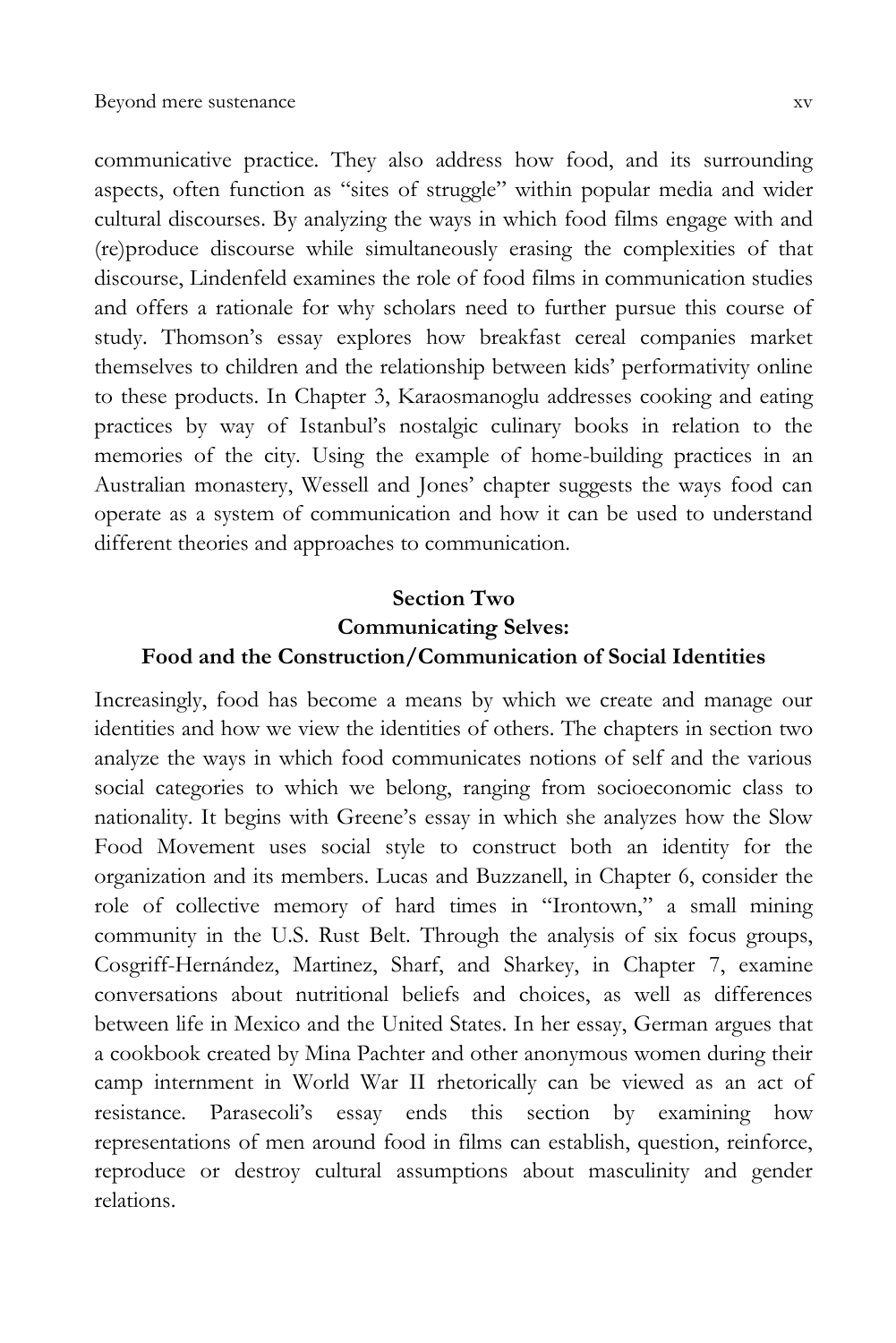### **Section Three Culture and Society: Food and the Communication of Social and Cultural Values**

Food and our interactions with it communicate, create, and reflect a multiplicity of meanings across a wide spectrum of societies and cultures. As such, the chapters in this section examine the ways in which food often is imbued with social and cultural values as well as how these ideals are established through the use of food and its associated practices. Thompson, in Chapter 10, rhetorically examines how "fast food" and "slow food" operate as tropes in a globalizing world. Through an examination from a cross-cultural/inter-cultural communication perspective of both *what* and *how* people eat at Chinese restaurants in New York City, Cheng's essay demonstrates that, contrary to what many U.S. citizens might believe, Chinese restaurant culture in the United States is actually quintessentially "American." Drawing on 18 months of ethnographic research, McCullen, in Chapter 12, explains the process through which an attempt to defetishize food production fails by excluding the story of labor relations on farms and, through market interactions and narratives, makes Latino farm workers invisible. In Chapter 13, Mudry describes how discourses of science and quantification were integrated into American nutrition policy, how this integration was abetted by technologies, and how these discourses aligned the USDA nutrition policy with the goals of Progressive reformers.

## **Section Four Environmental Issues: Food Communication and the Natural World**

Food is nature's bounty in peril. In this period of abundant food, especially in the United States, millions of people still starve, suffering hunger and deprivation that some may think is experienced only in developing nations. The chapters in section four regard human action and impact on food in the environment by considering the relationships among humans, food, and the natural world, including food activism, environmental justice, and media discourses about food. In the opening chapter, Brummett uses a homological analysis to make some observations and suggestions about the current state of political discourse using the examples of hunting and gardening. In Chapter 15, Bruner and Meek explore contemporary public discourse surrounding seafood with a focus on the complicated environmental-demands and nutrition-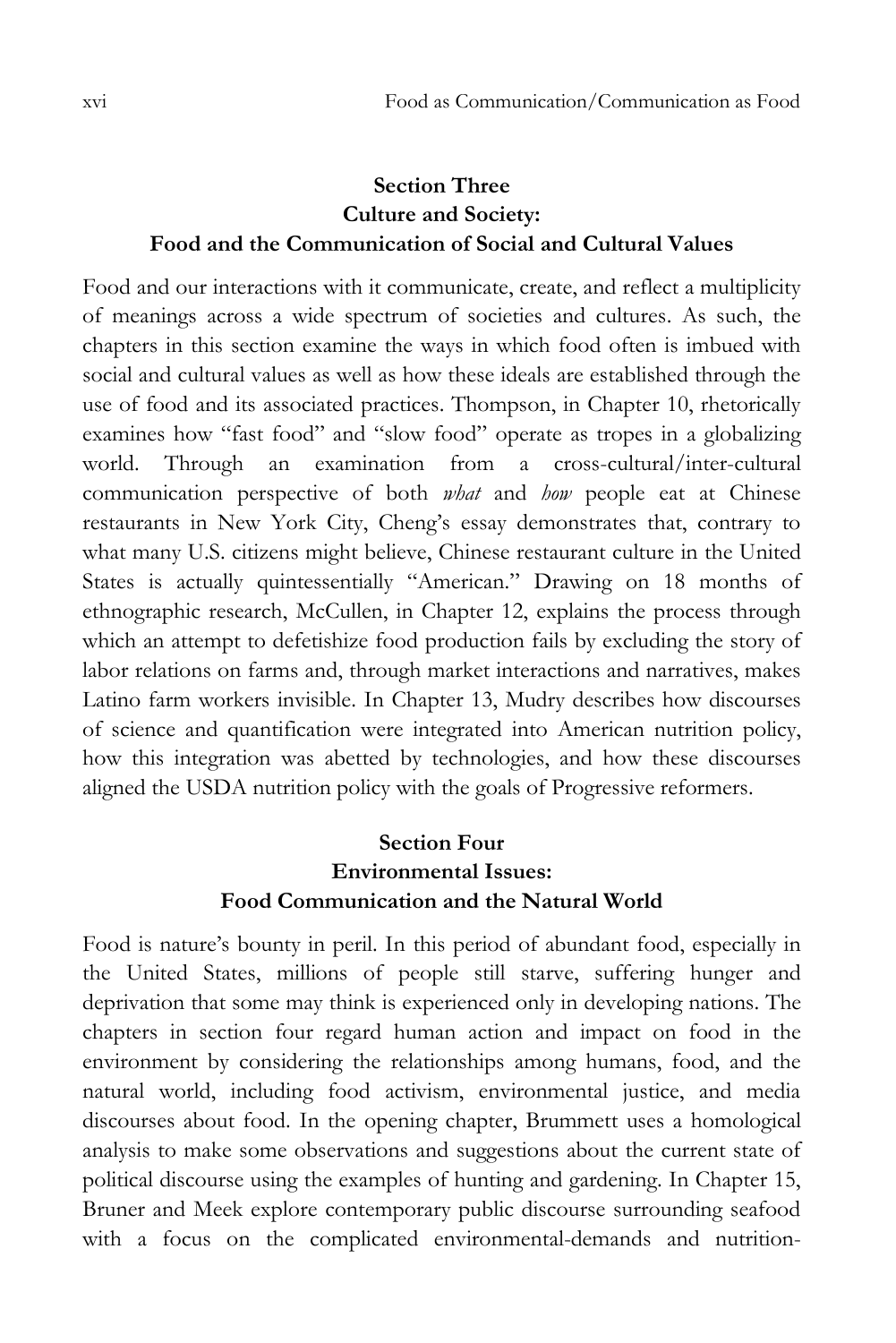demands faced by seafood consumers. Todd's essay uses rhetorical analysis to reveal why the "Eat the View" campaign successfully persuaded the Obamas to plant a vegetable garden on the White House lawn. Cramer, in Chapter 17, analyzes discourses of food on the Food Network from a framework that assumes that human relationships with food and, especially, the process of producing and preparing one's own food, is key to understanding or reconceptualizing a relationship between humans and the earth that is more sustainable.

#### **Section Five Food and Communication in Relationships: Organizational and Interpersonal Contexts**

We communicate about food and food choices in various personal and societal contexts, such as family relationships, educational institutions, and organizations. The chapters in this final section emphasize that while interpersonal influences on food choices are often initiated within the family, they also develop in the context of societal values and market structure. Through the use of a focus-group study, Kaplan, James, Alloway, and Kiernan explore how a framework for understanding child involvement and empowerment can be used to develop two family-based nutrition education programs. LeGreco, in Chapter 19, demonstrates how a variety of school meal stakeholders in Arizona use food as a means to communicate agency through three dominant discourses that organize eating. Schuwerk's essay employs qualitative research, conducted in the Southwestern United States, to provide valuable information in relation to organizational culture and its implications on food banking and the community. Singer offers a case study on Monsanto, the U.S.-based multinational firm, to detail some of the ways by which corporate agriscience strategically positions itself in relation to stakeholders on issues of hunger and agricultural development. Finally, in Chapter 22, Walters uses an interpretive approach to examine how high school students construct meaning through interaction with food and the environment to further understand influences on the dietary patterns of youth.

As stated earlier, food provides a rich vehicle by and through which communication occurs. Food is both constituted by a people or culture and it is constitutive of people and cultures. It transcends nation, race, class, and gender, even as it defines them. The possibilities for communication scholars seem endless when food is conceptualized in this way. One fruitful area to consider is the very definition of communication itself. For some, communication is a